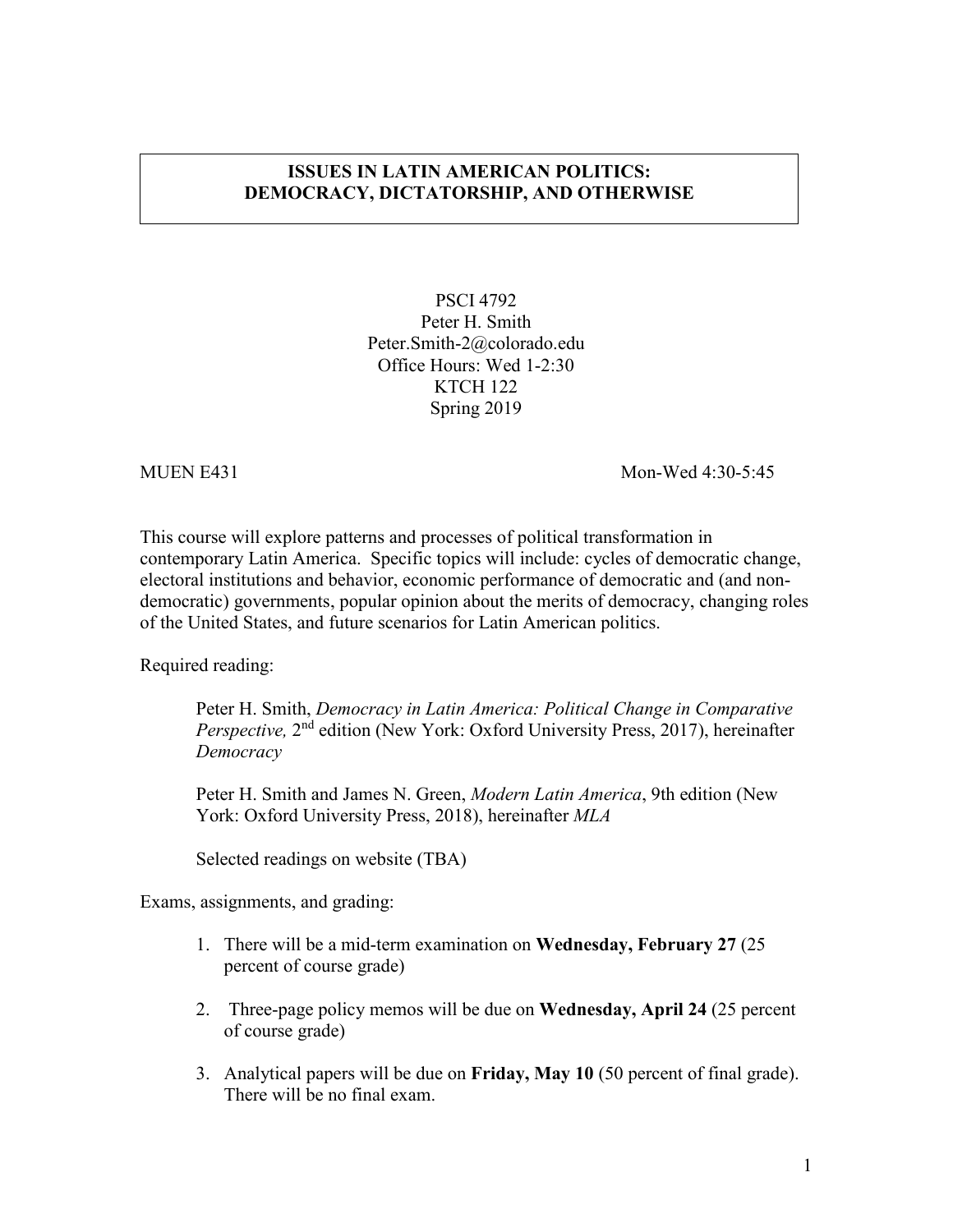## **COURSE SCHEDULE**

#### **Jan 14: Finding Latin America: Disappointment and Surprise**

# **Jan 16: Course Design and Requirements**

*Democracy*, Introduction

*MLA,* ch. 1

## **Jan 21: No Class (MLK Day)**

## **Jan 23: Cycles of Change**

*Democracy,* chs. 1-2, 4

# **Jan 28: Revolutions and Their Aftermaths**

*MLA,* chs. 3, 5 (Mexico, Cuba)

# **Jan 30: Discussion: Why Then and Not Now?**

## **Feb 04: Toppling Military Rule I**

Video: "No"

#### **Feb 06: Toppling Military Rule II**

Video: "No" + discussion (Chile)

*MLA*, ch. 10

# **Feb 11: The Military in Retreat**

*Democracy*, ch. 3

## **Feb 13: Discussion/Amnesty for Generals?**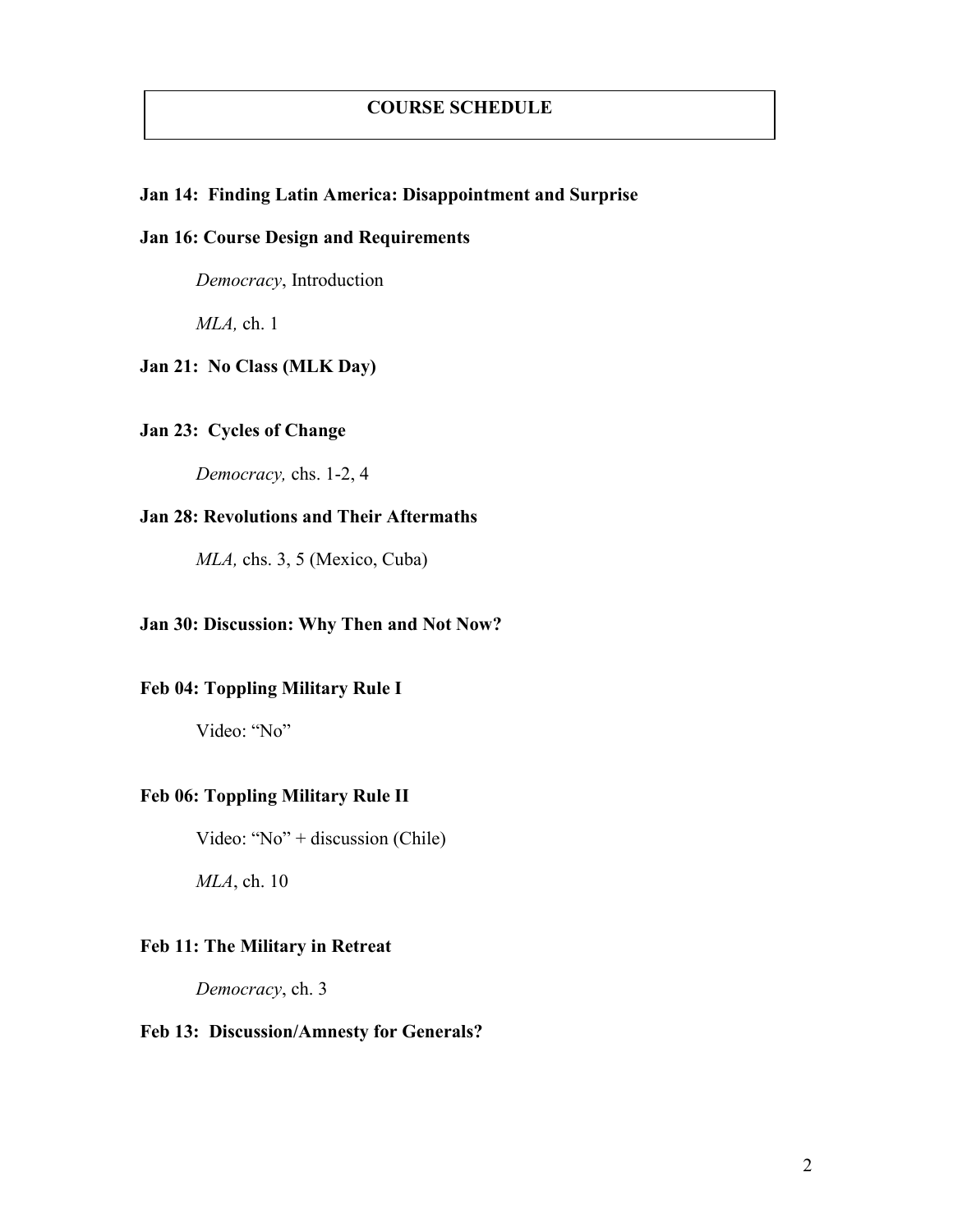#### **Feb 11: Reshaping Political Institutions: The Debates**

*Democracy*, chs. 5-6

*MLA,* chs. 6, 9 (Andes, Argentina)

## **Feb 13: Reshaping Political Institutions: The Results**

## **Feb 18: Ups, Downs, and Uncertainties:**

Video: "Garden of the Forking Paths" (Argentina)

#### **Feb 20: Elections: Who Wins, Loses, and Why**

*Democracy*, ch. 7

*MLA*, chs. 8, 11 (Venezuela, Brazil)

#### **Feb 26: Mid-Term Review**

### **Feb 27: MID-TERM EXAM**

#### **Mar 04: The Challenge of Drug Trafficking: Who Governs?**

*MLA,* ch. 7 (Colombia)

#### **Mar 06: Cost-Benefit Analyses**

Video: "Maria Full of Grace"

#### **Mar 11: Policies Against Drug Trafficking: Same Ole'**

- **Mar 13: Policies Against Drug Trafficking: Alternatives**
- **Mar 18: What Is a Policy Brief?**

#### **Mar 20: State Capacity and Policy Performance**

#### **Mar 25-29: SPRING BREAK**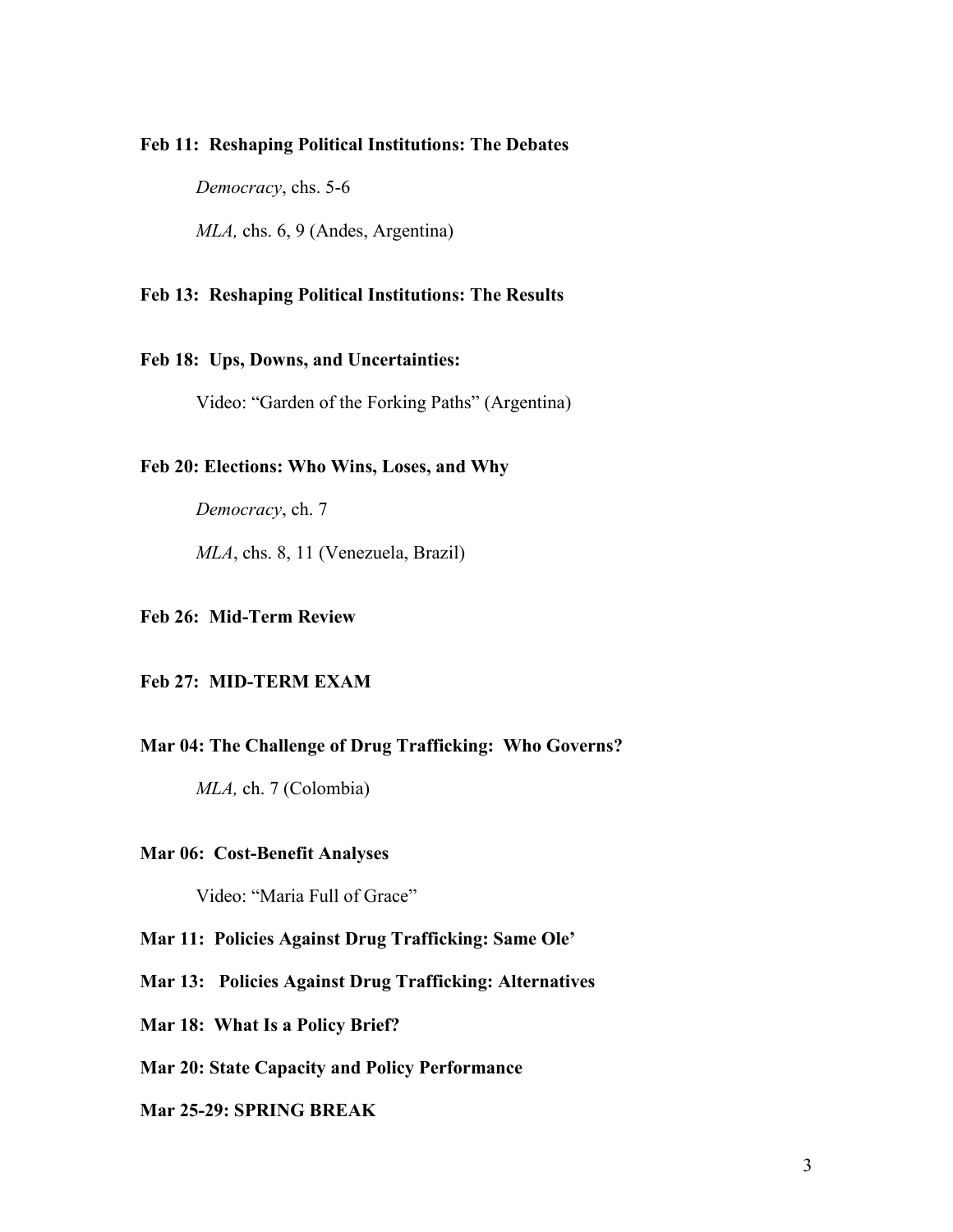## **Apr 01: The Concept of Illiberal Democracy**

*Democracy***,** ch. 10

## **Apr 10: Liberal v. Illiberal Democracy**

# **Apr 15: Changing Shapes of Democracy**

*Democracy*, ch. 12

## **Apr 17: Discussion: Does Democracy Matter?**

# **Apr 22: Expanding Women's Roles**

Video: "In Women's Hands" (Chile)

*Democracy*, ch. 9

## **Apr 24: The People's Verdict [policy memos due]**

*Democracy*, ch. 11

## **Apr 29: The Trump Effect**

Reading and Viewing:

Bob Woodward, *Fear: Trump in the White House* (excerpts)

CNN, MSNBC, Fox, etc.

## **May 01: Synthesis and Prognosis**

*Democracy,* Epilogue

*MLA,* ch. 13

#### **May 10: FINAL PAPERS DUE**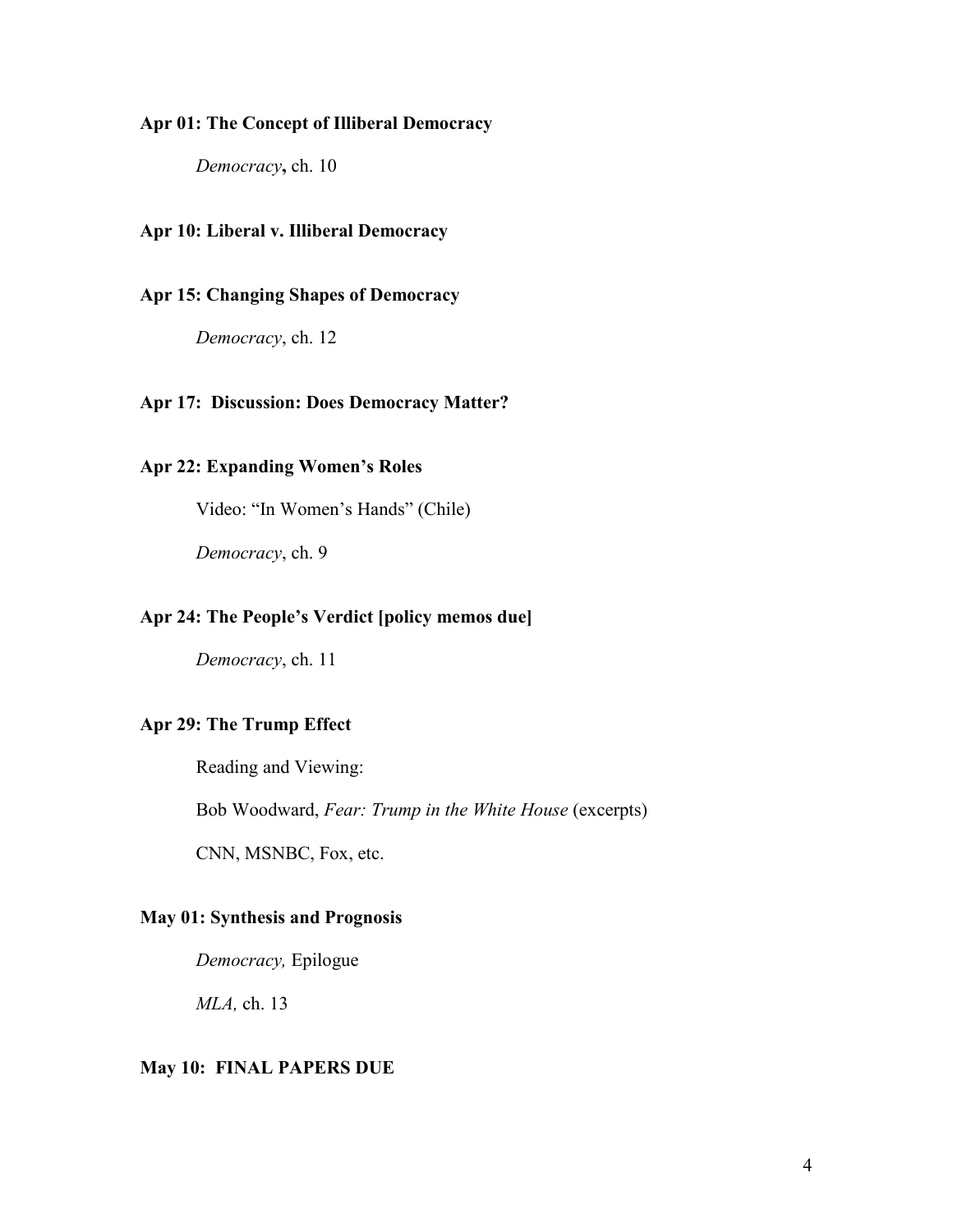## **Accommodation for Disabilities**

If you qualify for accommodations because of a disability, please submit your accommodation letter from Disability Services to your faculty member in a timely manner so that your needs can be addressed. Disability Services determines accommodations based on documented disabilities in the academic environment. Information on requesting accommodations is located on the [Disability Services website.](http://www.colorado.edu/disabilityservices/students) Contact Disability Services at 303-492-8671 or [dsinfo@colorado.edu](mailto:dsinfo@colorado.edu) for further assistance. If you have a temporary medical condition or injury, see [Temporary Medical](http://www.colorado.edu/disabilityservices/students/temporary-medical-conditions)  [Conditions](http://www.colorado.edu/disabilityservices/students/temporary-medical-conditions) under the Students tab on the Disability Services website.

## **Classroom Behavior**

Students and faculty each have responsibility for maintaining an appropriate learning environment. Those who fail to adhere to such behavioral standards may be subject to discipline. Professional courtesy and sensitivity are especially important with respect to individuals and topics dealing with race, color, national origin, sex, pregnancy, age, disability, creed, religion, sexual orientation, gender identity, gender expression, veteran status, political affiliation or political philosophy. Class rosters are provided to the instructor with the student's legal name. I will gladly honor your request to address you by an alternate name or gender pronoun. Please advise me of this preference early in the semester so that I may make appropriate changes to my records. For more information, see the policies on [classroom behavior](http://www.colorado.edu/policies/student-classroom-and-course-related-behavior) and the [Student Code of Conduct.](http://www.colorado.edu/osccr/)

## **Honor Code**

All students enrolled in a University of Colorado Boulder course are responsible for knowing and adhering to the Honor Code. Violations of the policy may include: plagiarism, cheating, fabrication, lying, bribery, threat, unauthorized access to academic materials, clicker fraud, submitting the same or similar work in more than one course without permission from all course instructors involved, and aiding academic dishonesty. All incidents of academic misconduct will be reported to the Honor Code  $(honor@colorado.edu)$ ; 303-492-5550). Students who are found responsible for violating the academic integrity policy will be subject to nonacademic sanctions from the Honor Code as well as academic sanctions from the faculty member. Additional information regarding the Honor Code academic integrity policy can be found at the [Honor Code](https://www.colorado.edu/osccr/honor-code)  [Office website.](https://www.colorado.edu/osccr/honor-code)

## **Sexual Misconduct, Discrimination, Harassment and/or Related Retaliation**

The University of Colorado Boulder (CU Boulder) is committed to fostering a positive and welcoming learning, working, and living environment. CU Boulder will not tolerate acts of sexual misconduct (including sexual assault, exploitation, harassment, dating or domestic violence, and stalking), discrimination, and harassment by members of our community. Individuals who believe they have been subject to misconduct or retaliatory actions for reporting a concern should contact the Office of Institutional Equity and Compliance (OIEC) at 303-492-2127 or cureport@colorado.edu. Information about the